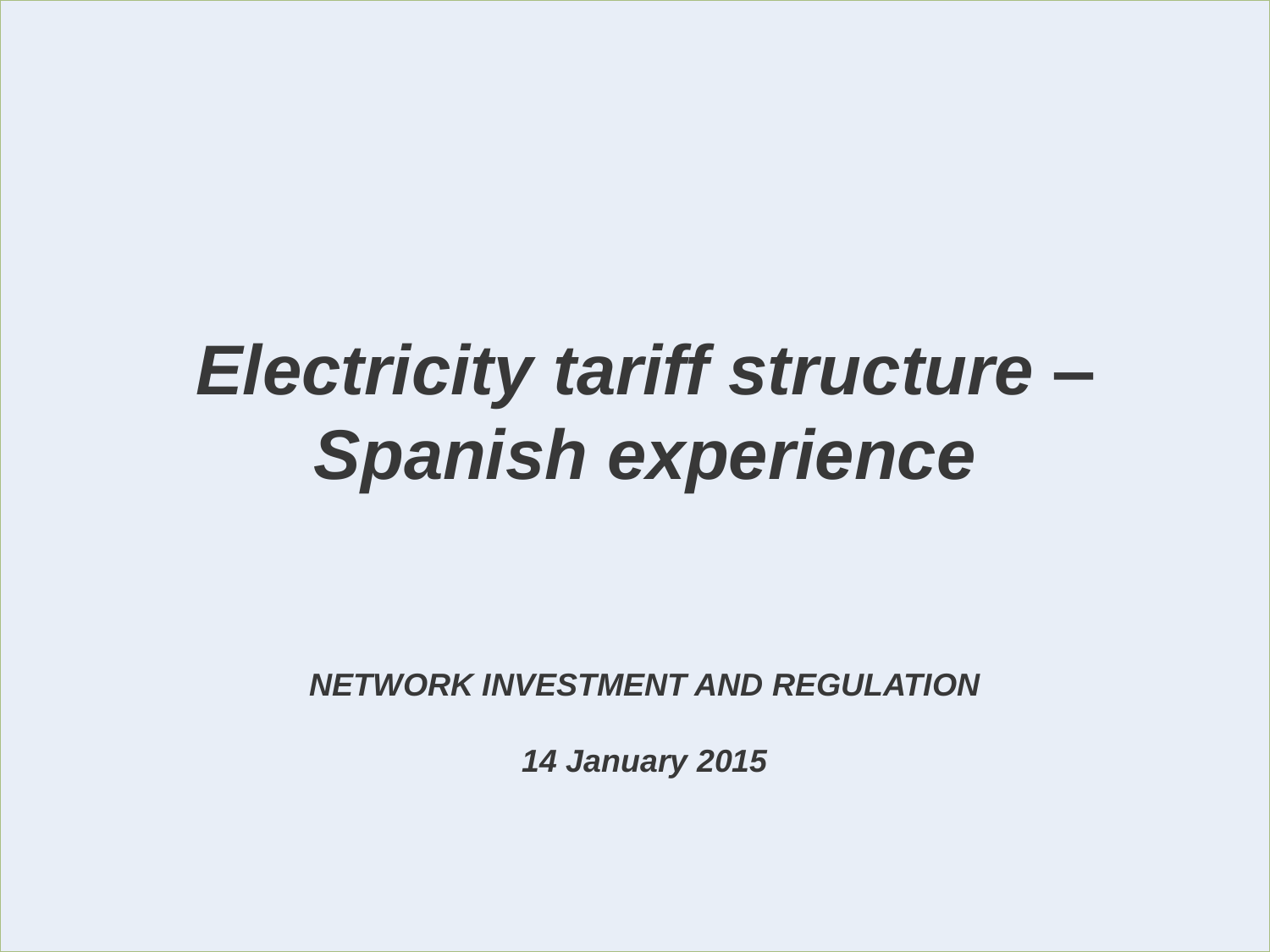## **Consumers pay through the bill the energy cost and the access cost**

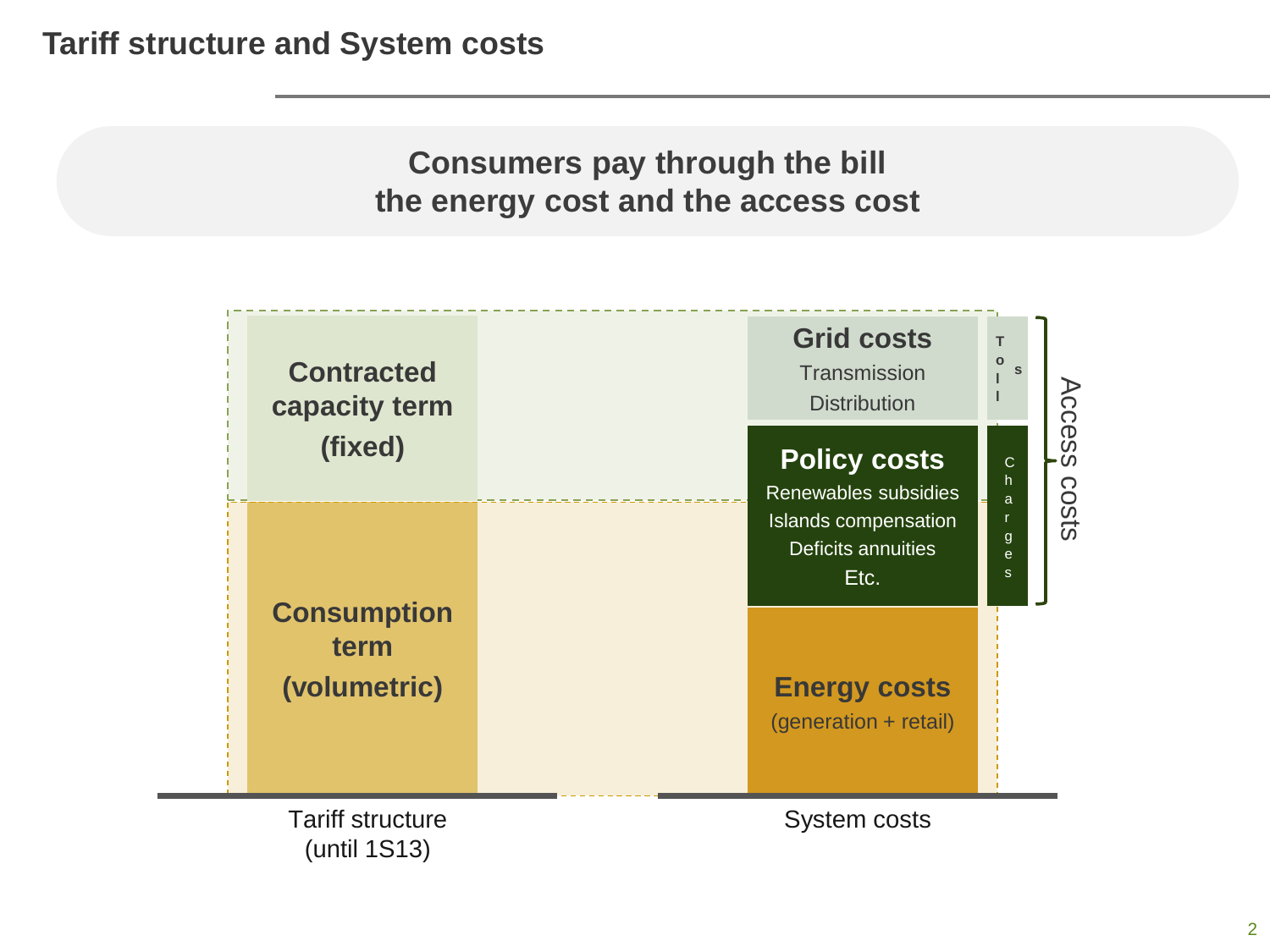

System costs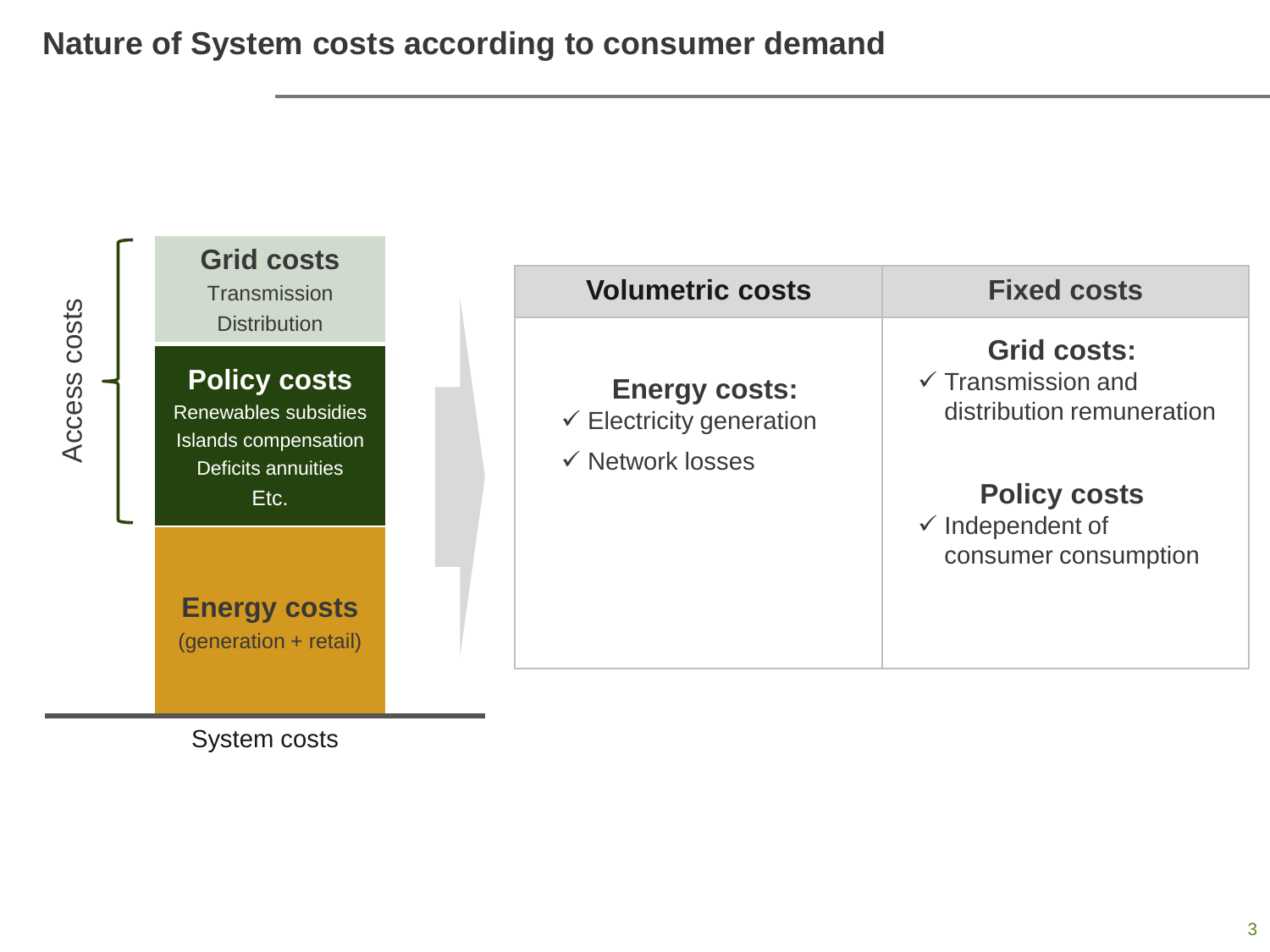## **Tariff structure. Some implications**



## **Wrong incentives for**

- **1) Energy / investment efficiency: excessive energy efficiency incentive, lack of investment efficiency incentive**
- **2) Self-consumption: the don't pay their corresponding part of fixed**  costs when self-consuming  $\Rightarrow$  implicit subsidy that may lead to an **excessive development**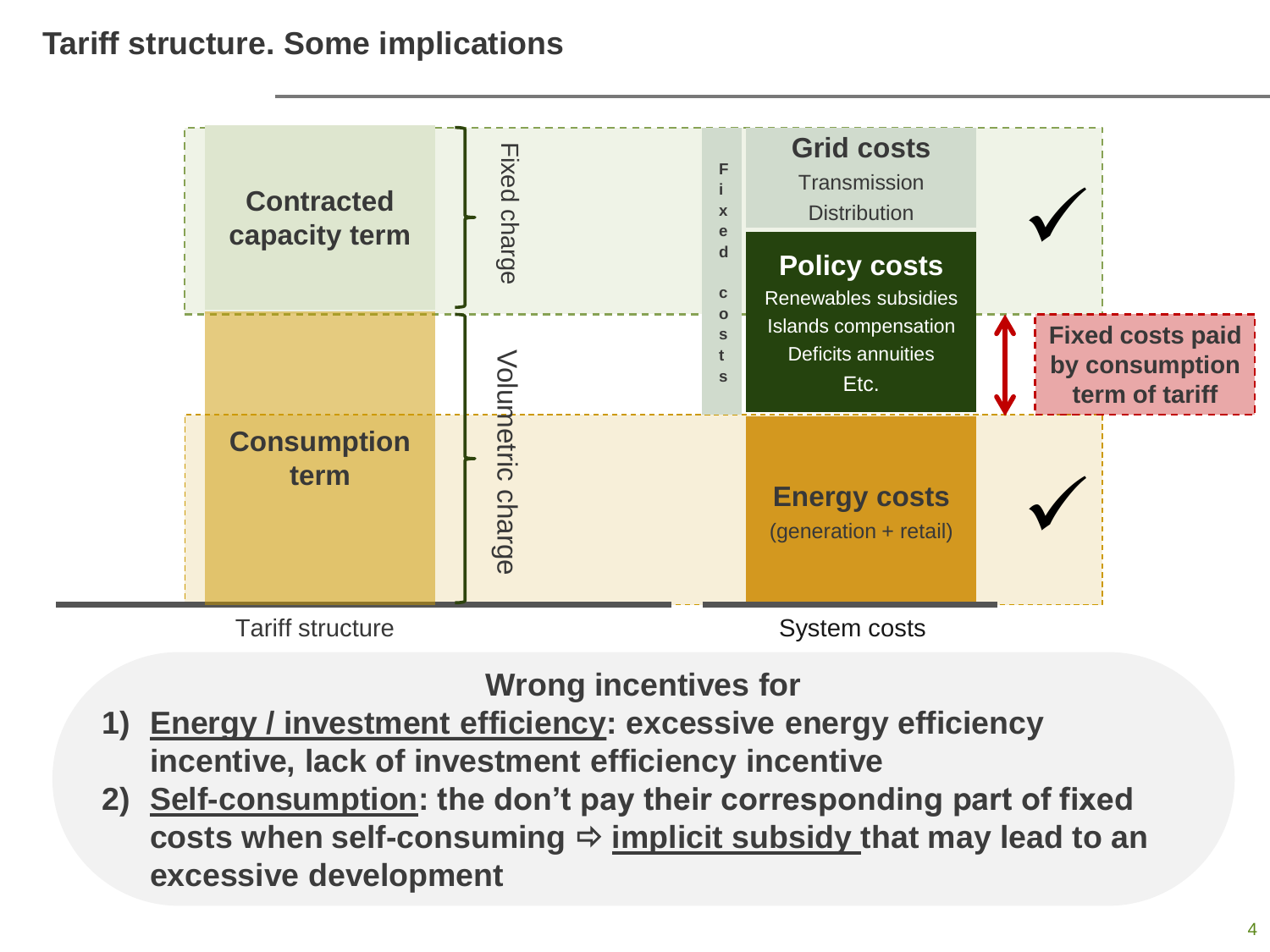**Who pays the fixed costs that the consumers doesn**´**t pay for his selfconsumption?** 

**The part of fixed cost that some consumers avoid to pay is assumed by the rest of the consumers**

> *Vicious circle generated by self-consumption under a free-riding system*



**Self-consumption in these conditions causes a cost transfer among consumers and the unsustainability of the system (vicious circle)**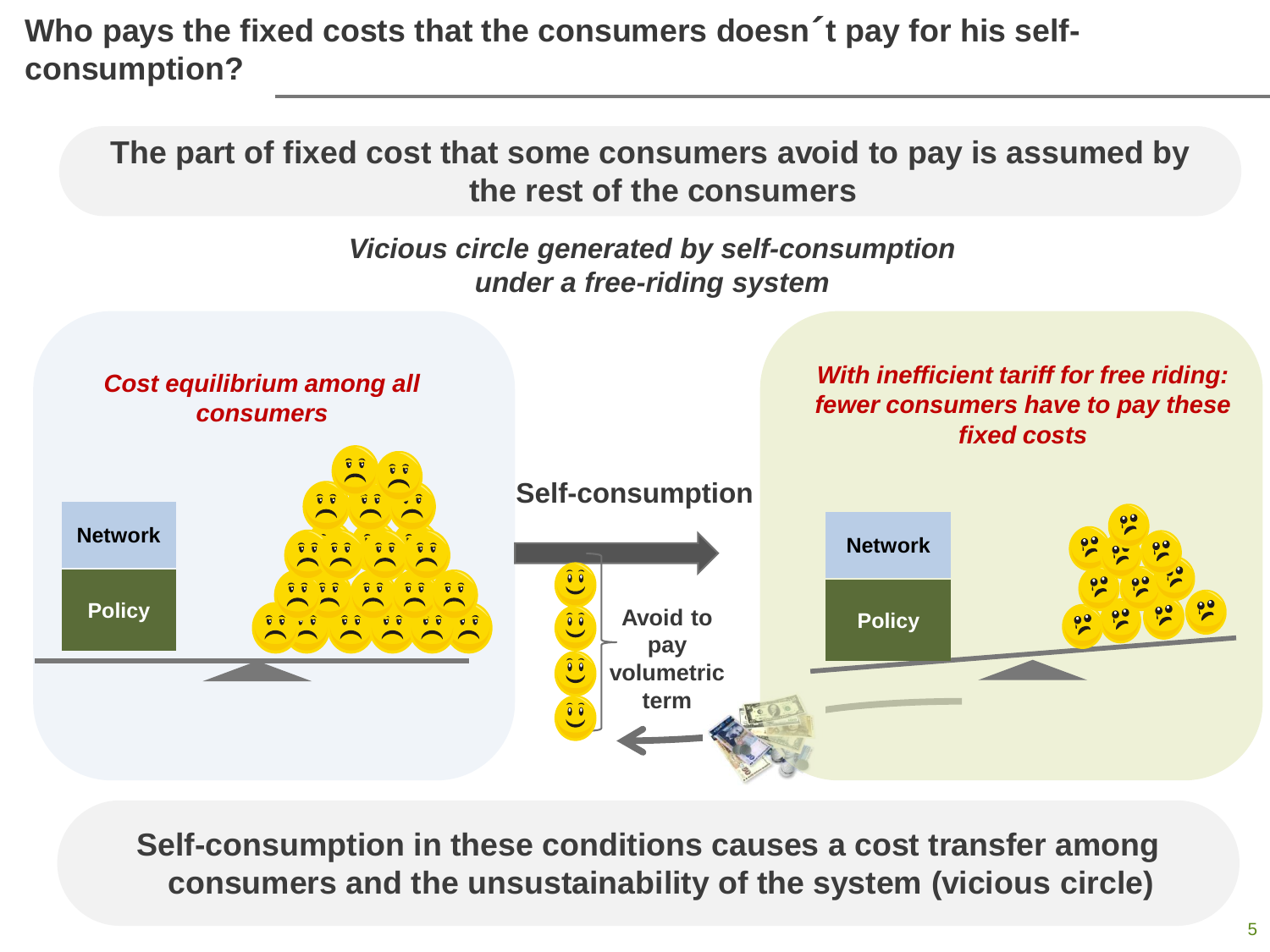## **CNMC about self-consumption**

## CNMC

### Informe 19/2013 sobre la propuesta de RD autoconsumo

tampoco existe un criterio comúnmente aceptado sobre cómo hacerlo. No obstante, la CNE va ha indicado que los cargos para financiar los costes regulados distintos a las redes de los consumidores acogidos a la modalidad de autoconsumo podrían ser recuperados a partir de un término fijo por cliente, aplicado de forma no discriminatoria con respecto al resto de consumidores, teniendo en cuenta que ni la potencia contratada ni el consumo son variables inductoras de otros costes diferentes a las redes y a efectos de garantizar la recuperación de dichos costes y su imputación no discriminatoria entre consumidores.

*( … )*

En consecuencia, respecto a los peajes que deben aplicarse a los consumidores modalidades de suministro de energía el consumo y por Dos consumidores asociados a una instalación de producción acogidos a una modalidad de autoconsumo, es necesario determinar las metodologías de peajes de transporte y distribución y cargos, estabilizar la contribución de las partidas externas a los cargos y a os de los peajes y costes regulados, el consumo eficiente y la no discriminación de la financiación de costes regulados entre consumidores. Cabe recordar la observación realizada por la CNE indicó su "Informe 16/2013 sobre el Anteproyecto de Ley del Sector Eléctrico", aprobado por el Consejo de 31 de julio de 2013, en relación con el régimen económico de las modalidades de autoconsumo. En particular, se indica que, "las metodologías de asignación de los costes tienen en cuenta la energía consumida, la potencia contratada, y en el futuro, *incluso podrían tener en cuenta un cargo fijo por cliente*". Si bien, los peajes de acceso vigentes no contemplan las tres variables de facturación, en el futuro, la metodología de asignación de los cargos que corresponden a los costes como anualidades de déficit, compensación de extrapeninsulares, prima de régimen especial, etc., podría tener en y productores contribuye a la cobertura de los costes y servicios del sistema eléctrico sin trato discriminatorio.

Avoid discrimination among consumers

Fixed charge equivalent to fixed costs

#### Peajes y cargos por la energía consumida y no producida por su instalación:

Dichos consumidores deberían pagar los peajes de transporte y distribución que se establezcan según la metodología que determine la CNMC, cuya principal variable de diseño es el término de potencia. Al respecto cabe destacar la pérdida de ingresos que se derivará de la reducción de facturación por potencia contratada y por energía consumida, haciendo necesaria la revisión para adecuar las penalizaciones por excesos de potencia. Adicionalmente dichos consumidores deberán pagar los cargos correspondientes por los costes regulatorios y cuyo diseño podría establecerse mediante un término fijo por cliente y año, cuyo importe coincidiera con el de consumidores con similares características por nivel de tensión y potencia contratada. El diseño en un término fijo de los cargos por costes regulatorios distintos a las redes no distorsiona las decisiones de consumo ni de demanda de potencia de dichos consumidores. Asimismo, dichos consumidores deberán pagar otros cargos como los pagos por capacidad, o cualquier otro que se aplique a la demanda.

No se considera adecuado como medida de incentivar la eficiencia energética la exención o reducción de los peajes y cargos que deben pagar dichos consumidores. Adicionalmente, no se considera adecuado que los incentivos para el desarrollo del autoconsumo se realicen a través de reducciones en los precios que deben pagar los consumidores (artículo 16.4), tal y como se muestra en la disposición transitoria tercera para los consumidores acogidos a una modalidad de autoconsumo en los sistemas eléctricos no peninsulares. Se considera que dichos incentivos se deberían aportar de forma externa a los peajes y cargos. Todo ello a efectos de eliminar subsidios cruzados entre agentes y proporcionar estabilidad a las decisiones de inversión en dichas instalaciones y a su recuperación. En cualquier caso debería incluirse una justificación económica del descuento incluido en dicha disposición y la fuente de mayores ingresos o menores costes que permitirá su compensación, de acuerdo con lo indicado en el artículo 13.5 del APL.



All consumers should pay all the costs

### No implicit subsidies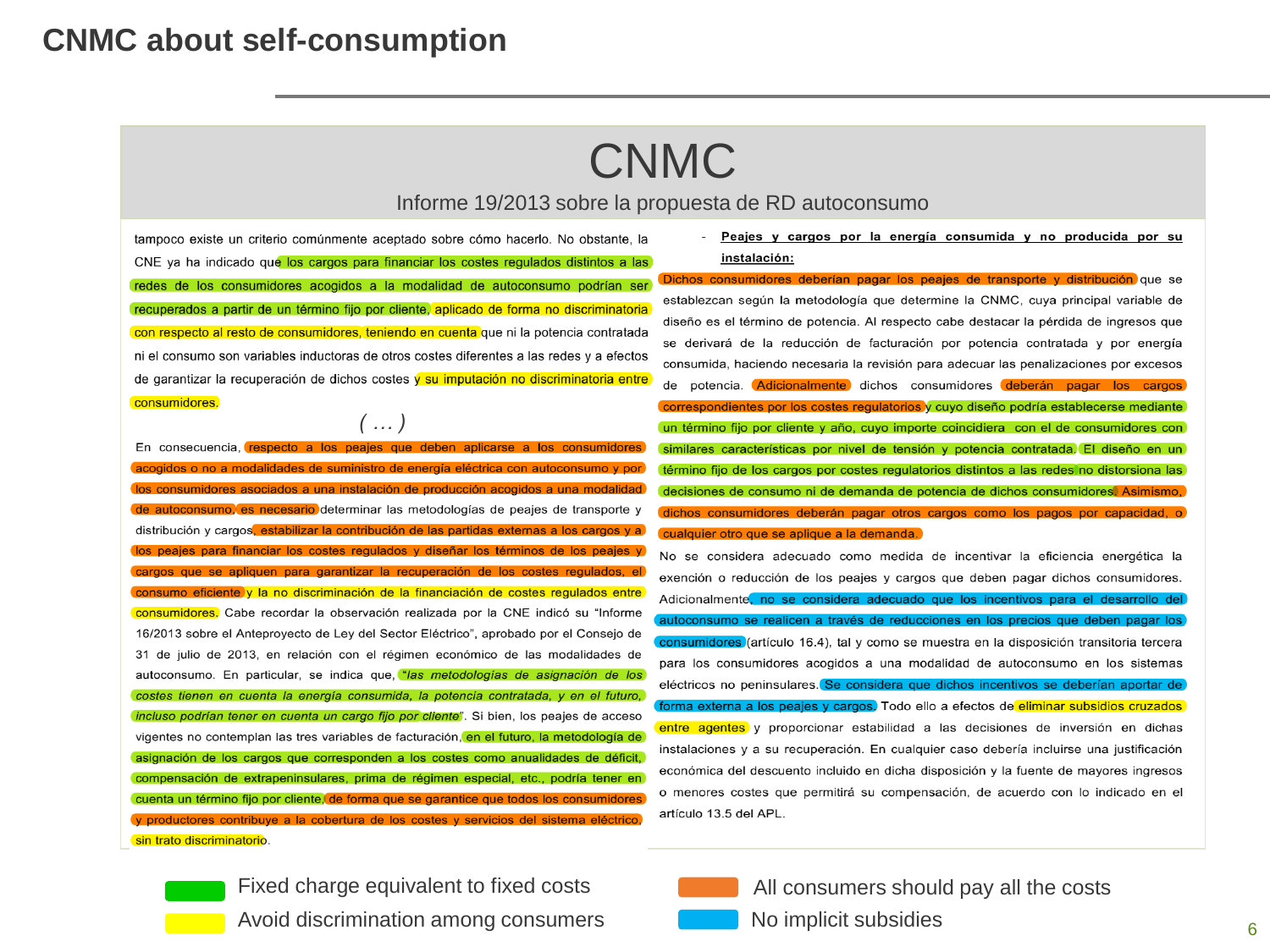**From the system point of view, electricity tariff should allow an efficient decision, preventing its economic unsustainability**



- **"Initial inefficient" tariff give a wrong signal to consumers, since volumetric term is used to cover fixed costs**
- **However, "well designed" tariff will correct this problem to avoid free riding and cross subsidies among consumers**
- **The "current" tariff (since August 2013) has gradually increased the weight of the fixed term on access costs.**
- **Additionally, the introduction of a backup tariff for self consumers, equivalent of the avoided access costs, is on the table.**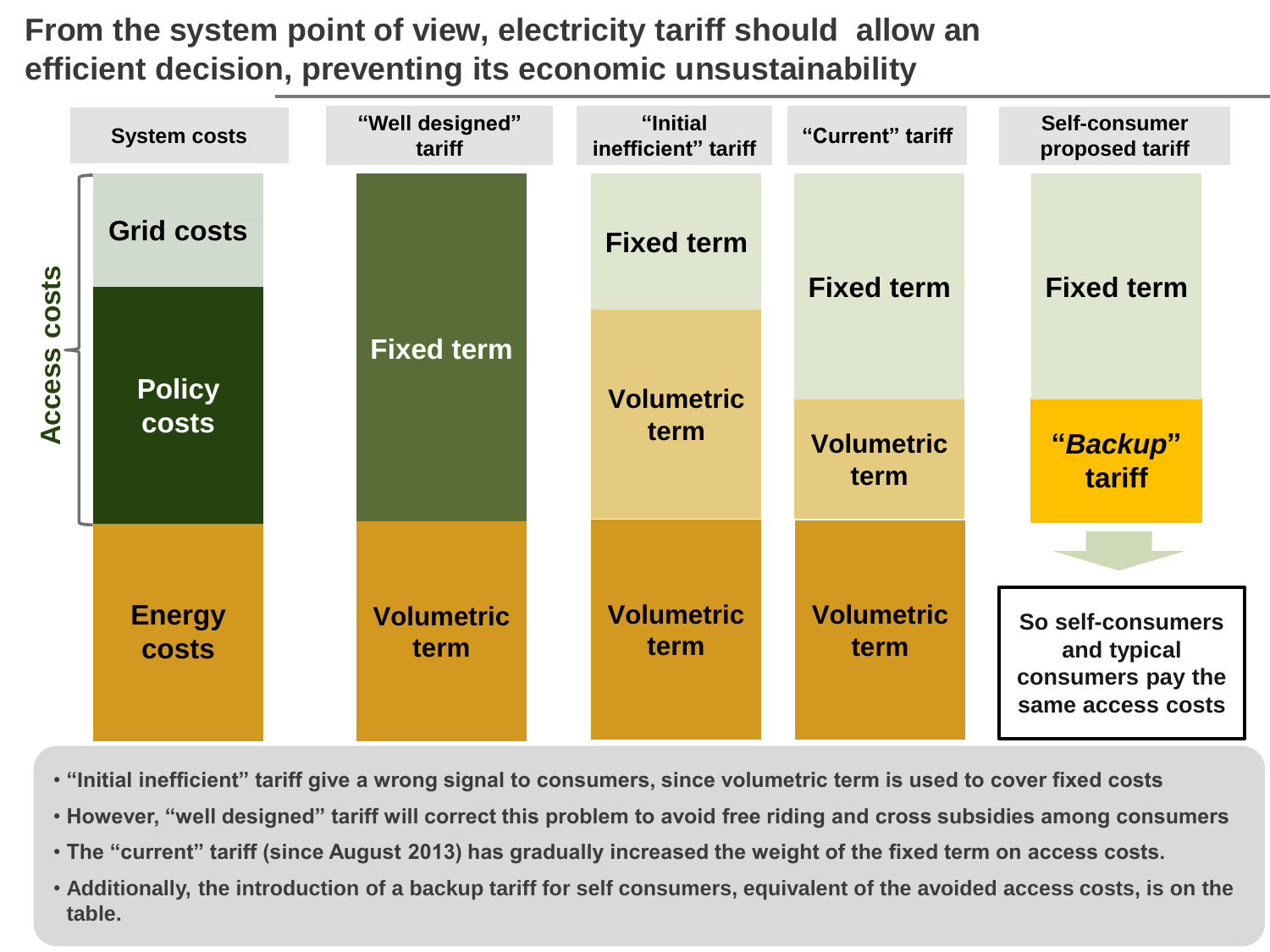## **Evolution of the Spanish access tariff structure \***

|                          | ene 2011 - jul 2013 |            | ago 2013 - ene 2014 |             | feb 2014 - |             |            |
|--------------------------|---------------------|------------|---------------------|-------------|------------|-------------|------------|
|                          | T. Potencia         | T. Energía |                     | T. Potencia | T. Energía | T. Potencia | T. Energía |
| Residenciales            | 32%                 | 68%        |                     | 50%         | 50%        | 60%         | 40%        |
| <b>PYMES</b> y servicios | 32%                 | 68%        |                     | 80%         | 20%        | 80%         | 20%        |
| Industriales             | 46%                 | 54%        |                     | 80%         | 20%        | 80%         | 20%        |
| <b>TOTAL</b>             | 34%                 | 66%        |                     | 63%         | 37%        | 68%         | 32%        |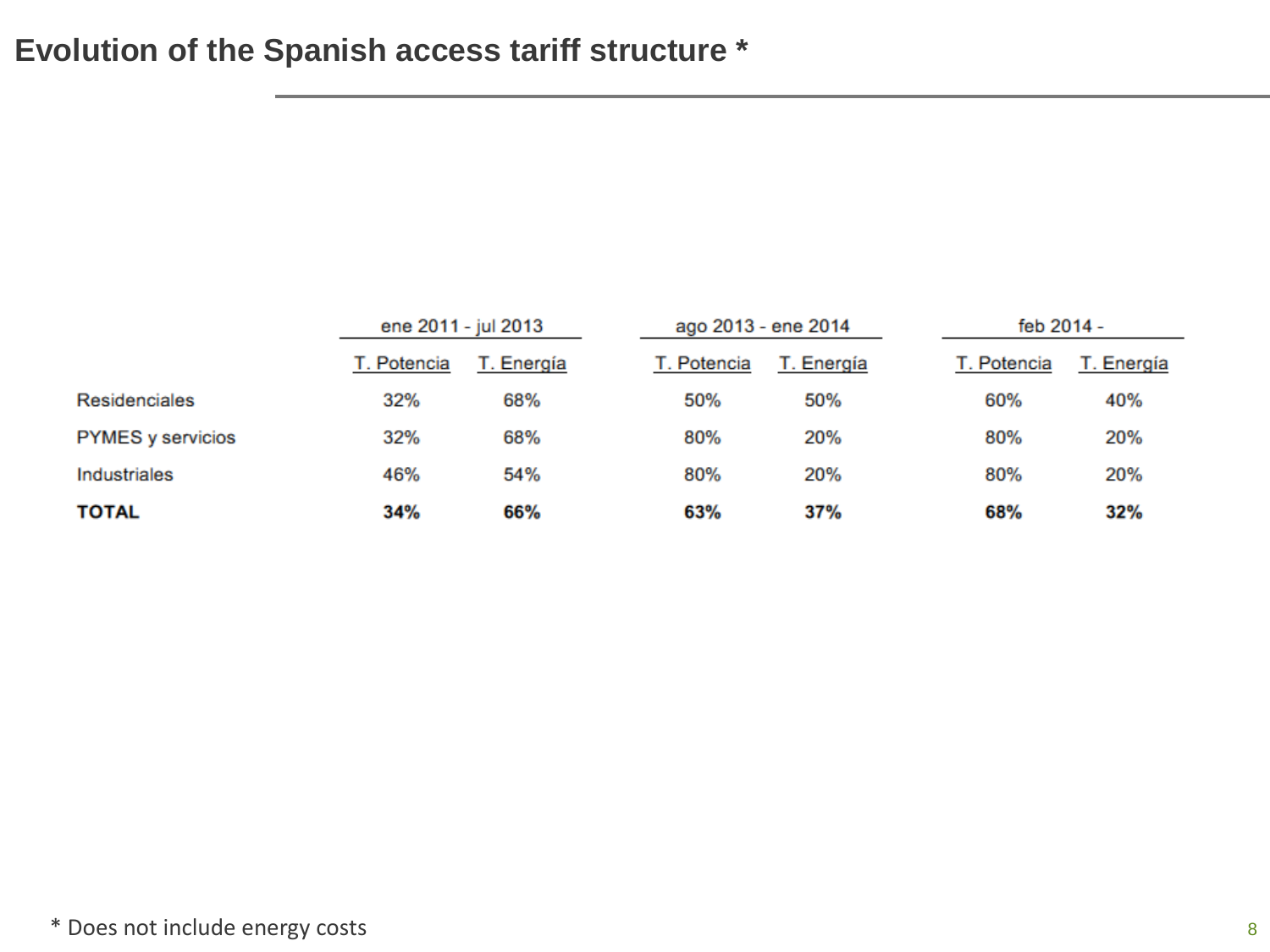